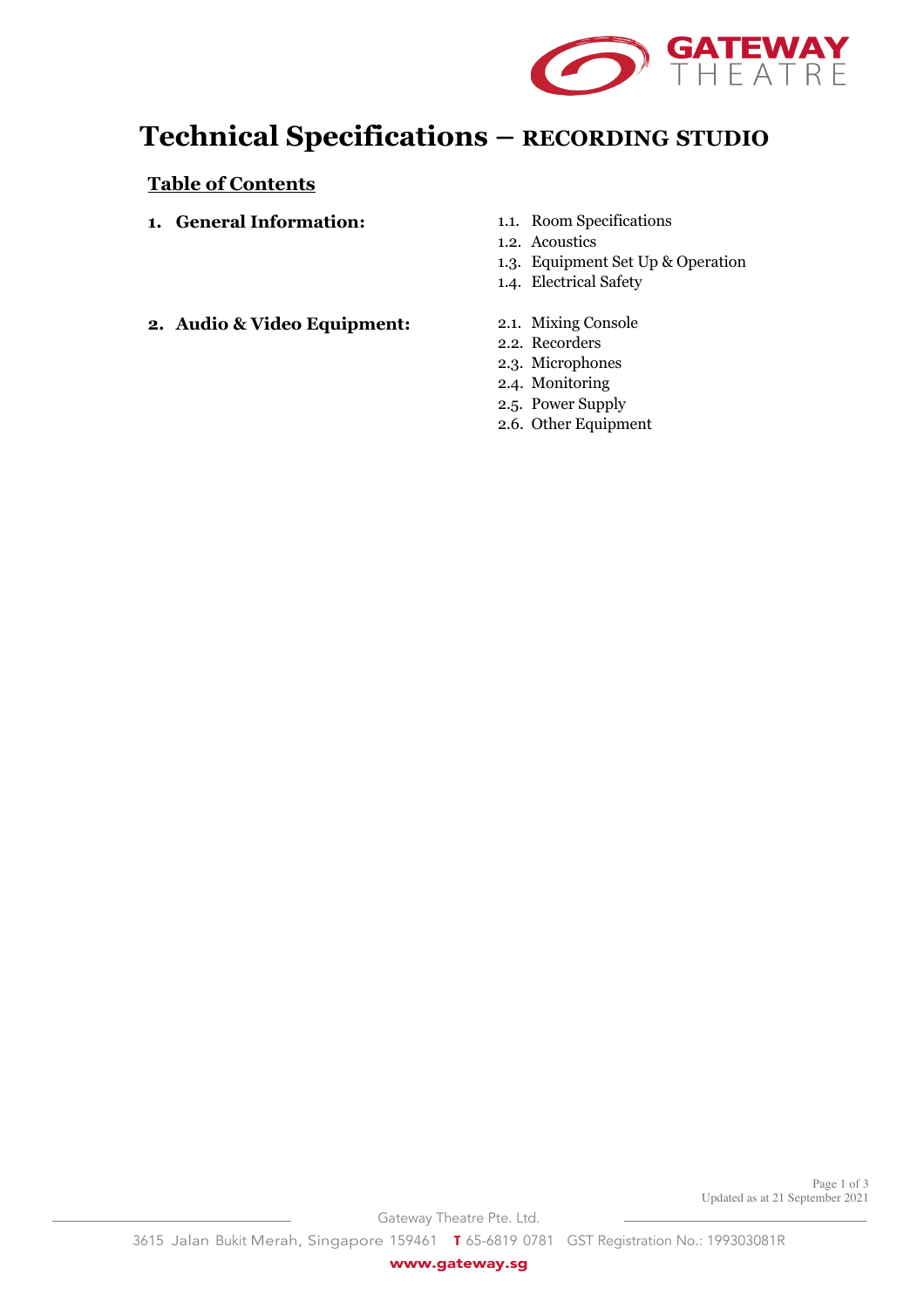

# **Technical Specifications – RECORDING STUDIO**

## **1. General Information:**

#### *1.1. Room Specifications*

Maximum Capacity: 4 pax (Recording Booth)

Recording Booth Dimensions: 2.17m (L) x 2.08m (W) x 4.40m (H) Studio Dimensions: 5.15 m (L) x 3.63m (W) x 4.16m (H) 4 pax (Studio)

Note: Maximum Capacity varies, to be advised by and discussed with the Production Coordinator

#### *1.2. Acoustics*

- 30 to 33dbA rating
- Full Acoustic Paneling with Rockwool Insulation
- Stand Alone Air Conditioning
- Carpeted Flooring

### *1.3. Equipment Set Up & Operation*

All in-house equipment, including consoles, will be operated by Gateway Theatre staff. Concessions to this practice may be granted, under special circumstances, through prior consultation. Charges apply to equipment set up and operation. Gateway Theatre reserves the right to change or alter the type, brand and model of equipment provided at any time without prior notice. Use of the equipment is subject to Gateway Theatre's approval. The client is liable for any damage to equipment, subject to their risk assessment and method of usage.

#### *1.4. Electrical Safety*

All electrical equipment brought on site is expected to conform to local codes, be of good quality and good repair. Dubious equipment may be subjected to an Electrical Safety Test and Gateway Theatre reserves the right to disallow its use.

Gateway Theatre Pte. Ltd.

www.gateway.sg